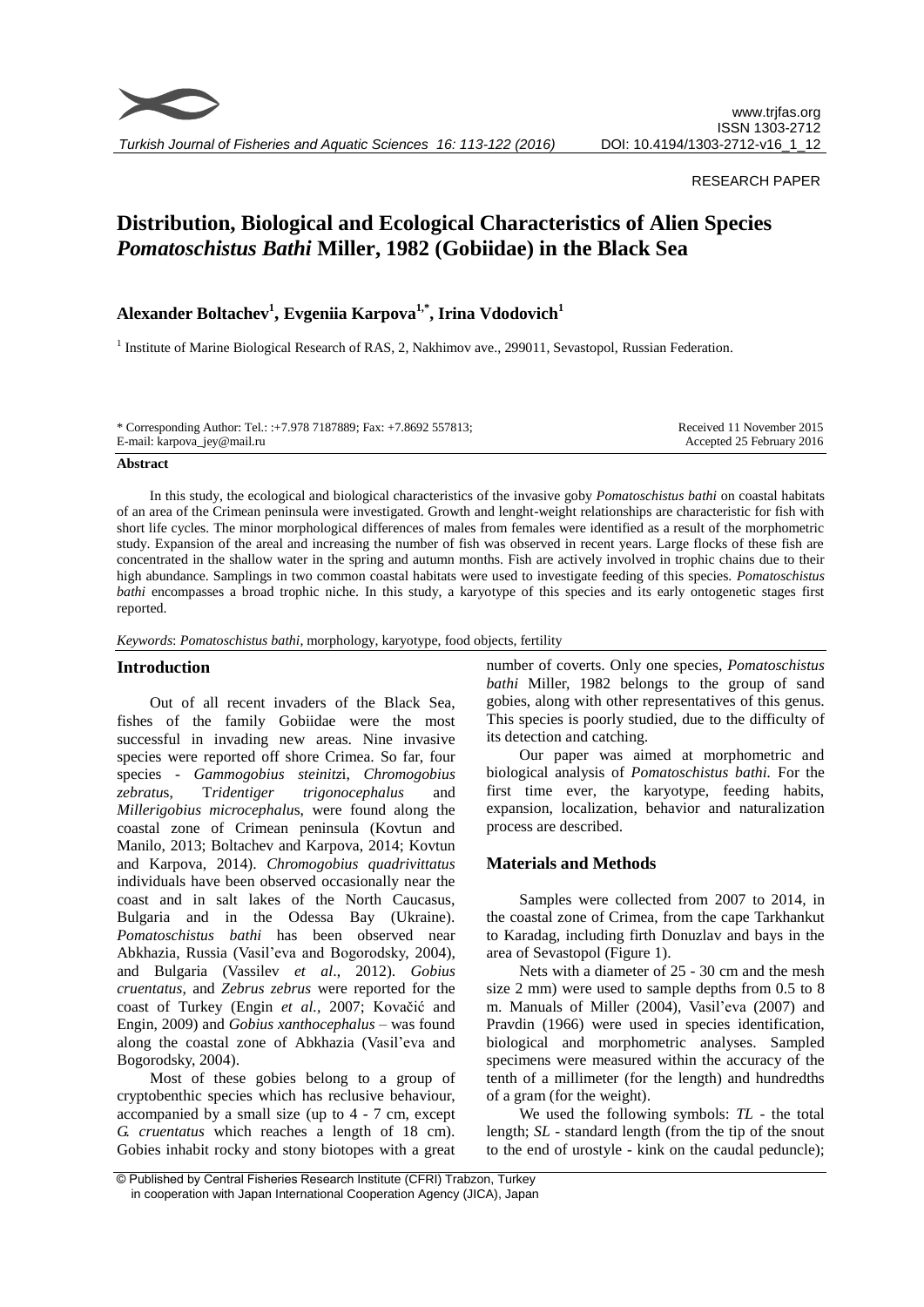

**Figure 1.** Map of the study area with sampling points.

*W* - total weight.

Biological analysis of 76 species, morphometric analysis of 40 species and genetic characteristics of 8 species were carried out. The number of yolk oocytes of the IV stage of maturity were determined for 19 females.

Feeding of gobies was studied by the method of Duka and Sinyukova (1976). The identification of consumed food items was performed by the Determinant of fauna of the Black and Asov Seas (Vodyanitsky, 1969). Samples were collected in June 2013 (in the area of biological station, Karadag) and in June 2014 (Kazachya bay, Sevastopol). From the first area, seven samples were used to estimate the feeding of mature gobies (with TL 34-36 mm, W 0.2- 0.32 g of the first area). For the second area, 12 samples (with TL 15-35 mm and W  $0.2 - 0.26$  g) were analyzed. Photos of gobies were taken both in the aquarium and natural conditions. All samples are currently kept in the collection of IMBR (№№ AB-0161, 0162, 0163, 0490, 0523, 0637, 0644, 0674).

To get karyotypes, fish was kept in the aquarium in the state of rest for 1 to 2 days. After that, specimens were injected intramuscularly with 0.1 - 0.5% solution of colchicine, 1 ml per 100 g of body weight. After 5 - 6 hours a pronephros was taken out of fish, kept for 30 minutes in a hypotonic solution of 0.56% KCl, fixed in a mixture of glacial acetic acid and ethyl alcohol (1: 3). Dried preparations were made and colored in 5% Giemsa solution in phosphate buffer with pH 6,8 (Vasil'ev, 1978). Photos of metaphase plates were taken with Konus biorex-3 microscope with a camera DCM 510. Overall, 22 metaphase plates of eight specimens of *Pomatoschistus bathi* have been investigated.

# **Results**

Since 2000 *P. bathi* have been observed by us in the bays near Sevastopol (the south-western Crimea), in small groups accounting from 5-6 to 10-15 specimens, although underwater observations were carried out by us since 1996. Near the west coast of the Crimea, according to our observations, these fish while absent. Later on, during the 2008 expedition, we got some samples with *P. bathi* from the firth Donuzlav connected to the sea. In 2011, we found these species coastal waters of Tarkhankut peninsula. In the same period, *P. bathi* was rarely found along the southern coast of Crimea, near Capes of Laspi, Foros and Sarich. This species is observed in coastal zone of nature reserves "Cape Marian" and "Karadag" (the southern coast of Crimea), in which it was a common species since 2013. According to visual observations, the abundance of fish in areas of previous detections increased from year to year.

Our samples showed that *P. bathi* has maximum *TL* of 35.5 mm, *SL* of 31.1 mm and *W* of 320 mg. The correlation between total and standard lengths was linear (Figure 2a), while the relationship between body mass and standard length has slightly curved shape with a large fragment of the parabolic form (Figure 2b). This relationship implies quite high growth rate at the early stages of ontogeny, as well as a rapid growth rate of the weight.

The body of *P. bathi* goby is elongated, thin, and covered with large ctenoid scales while the nape, predorsal area and breast are naked. The sensory system has a sub-orbital row and one transverse row. Meristic characters are as follows: D1 VI-VII, D2 I 12–13, A I(II) 10-12, P 14-16. The numbers of transverse rows of scales are ranged from 32 to 38.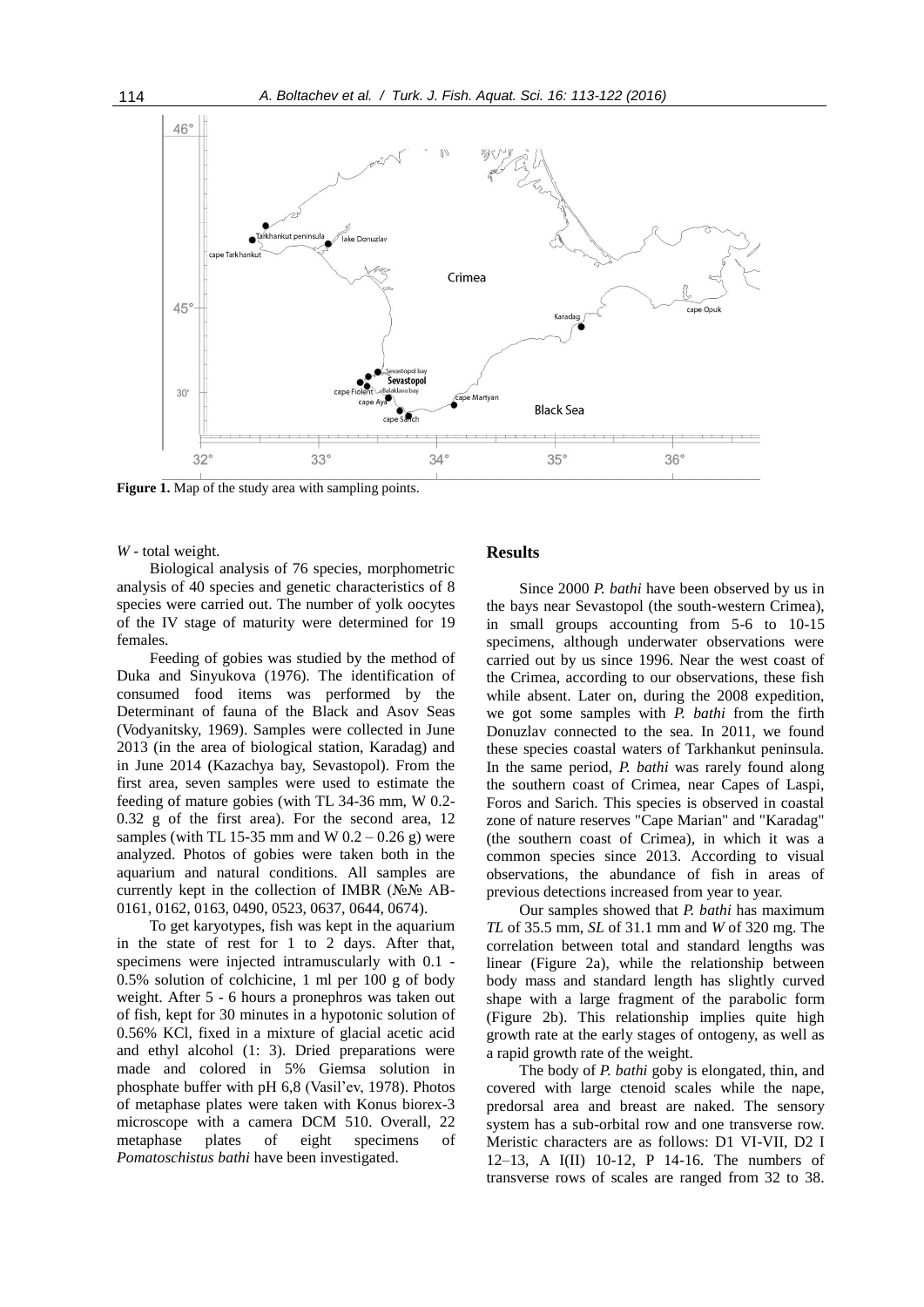The body color is yellowish, with coarse dark reticulation and yellowish-white ventral side. Along the back, there are five light saddle-shaped spots without reticulation. Along the middle of the sides, there are five black triangle spots, with small black spots between them, which all together form a broken line. There is another black spot at the end of the caudal peduncle, widening at the base of the caudal fin rays. Fins are transparent; there are diagonal stripes with accumulations of small dark spots with different color intensity on dorsal fins, while tail fins have vertical lines of brown spots. There is a γ-shaped red-brown pattern on operculum (Figure 3). Females have a pigmented throat while males have pigmented throat and breast.

After fixation in 4% formaldehyde solution, body becomes nontransparent and yellowish-white. Dark triangular spots are still observed, as well as small spots along the middle of the sides and γ-shaped dark pattern on the operculum, reticulation and light spots along the middle of the back become almost invisible.

According to the analysis of plastic and meristic features of *Pomatoschistus bathi,* males differ from females by a larger height of caudal peduncle, length of D2 and interorbital distance, and by a smaller antedorsal distance (Table 1).

 $SL$ , mm

In spring, *P. bathi* begins to be observed near the coast, when the water temperature exceeds 10 °C. When temperature is  $13 \degree C$  and higher (at the depth from 0.5 to 1 m), fish schools begin to form. These schools contain tens to hundreds individuals that may be mediated by spawning behavior. The number of males is significantly lower than female numbers in schools. The ratio of males and females in the catches ranged from 1: 2 to 1: 4.

Overall, a permanent increase of the *P. bathi* abundance has been observed, during the last decade. In some areas of Sevastopol bays, the abundance has reached tens of individuals per square meter, while it was much lower in offshore waters. In regions of high *P. bathi* occurrence, the salinity varied from 13.13 to 18.25 ppm. *P. bathi* tends to occur in groups favoring shell, sandy bottom, and near the stones covered with *Cystoseira* or *Zostera*. Juveniles and adults tend to accumulate at depths of 10 - 50 cm above the bottom and move by short spurts. In the case of danger, *P. bathi* can quickly dig into the sand.

In early spring *P. bathi* comes to the shore by using a preferable depth range from 1.5 to 3 m in bays and firths and up to 10 - 12 m in offshore waters. According to our data, the reproduction period of *P. bathi* in the coastal zone of Crimea lasts from May to August. During this period, mature oocytes are



**Figure 2.** Relationships between total and standard lengths (A) and body mass and standard length (B).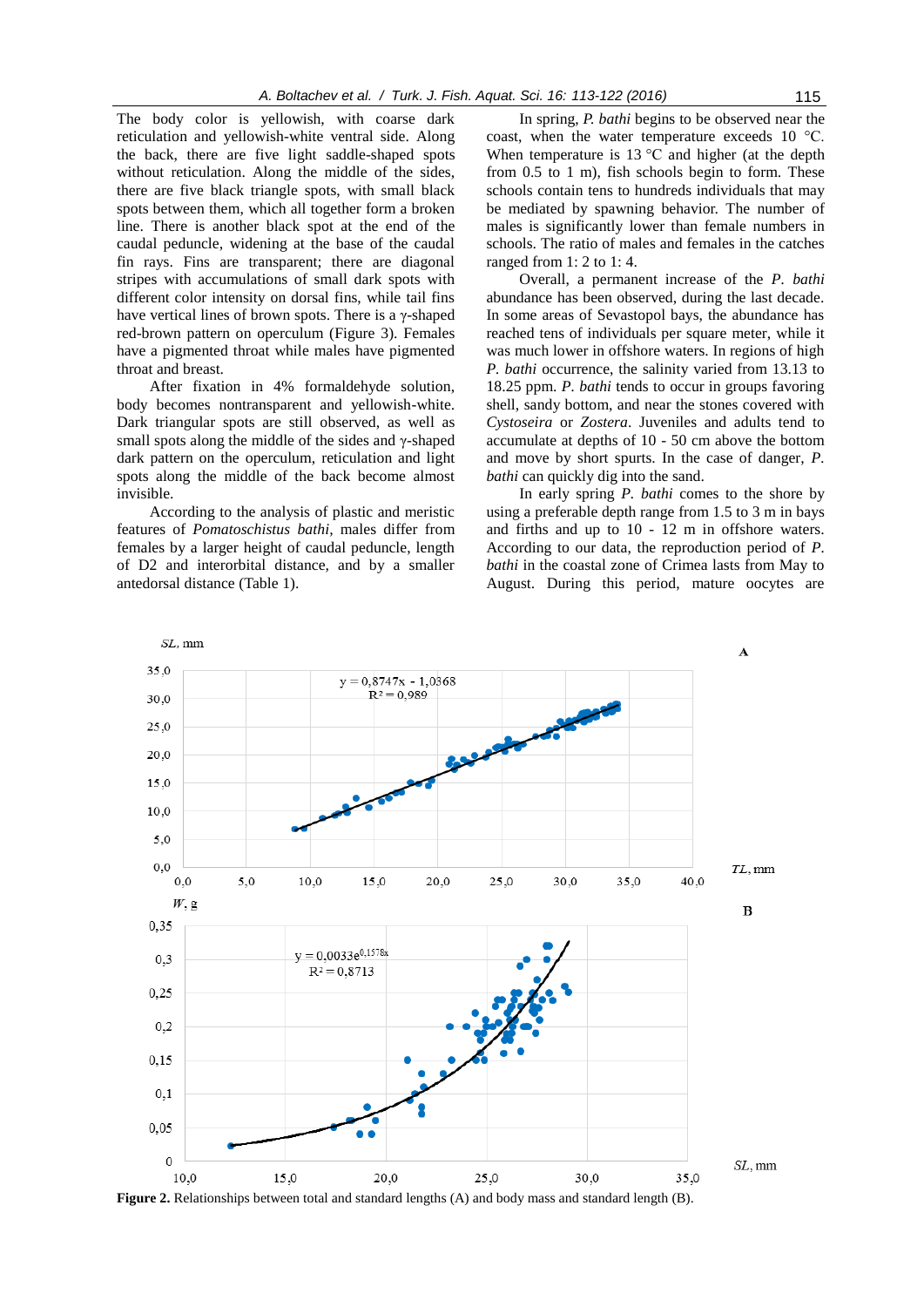

**Figure 3**. Male (A) and female (B) of *Pomatoschistus bathi*.

| <b>Table 1.</b> Morphometric characters of <i>Pomatoschistus bathi</i> |  |
|------------------------------------------------------------------------|--|
|------------------------------------------------------------------------|--|

| Characters                                |                   | Pomatoschistus bathi    |                   |                 |  |  |  |  |  |
|-------------------------------------------|-------------------|-------------------------|-------------------|-----------------|--|--|--|--|--|
|                                           | $\delta$ (n = 15) | $\binom{6}{1}$ (n = 25) | $M_{\text{diff}}$ | 82              |  |  |  |  |  |
|                                           |                   |                         |                   | $(n = 40)$      |  |  |  |  |  |
| Standard length                           | $24.6 - 27.8$     | $22.9 - 28.1$           |                   | $22.9 - 28.1$   |  |  |  |  |  |
|                                           | $25.9 \pm 1.59$   | $26.1 \pm 2.00$         |                   | $26.0 \pm 0.25$ |  |  |  |  |  |
| in % of Standard length                   |                   |                         |                   |                 |  |  |  |  |  |
| Maximum body height                       | $12.0 - 14.8$     | $13.0 - 17.2$           | 2.0               | $12.0 - 17.2$   |  |  |  |  |  |
|                                           | $13.7 \pm 0.60$   | $15.0 \pm 0.27$         |                   | $14.8 \pm 0.26$ |  |  |  |  |  |
| Minimum body height                       | $7.6 - 8.8$       | $6.0 - 8.0$             | 3.4               | $6.0 - 8.8$     |  |  |  |  |  |
|                                           | $8.0 \pm 0.22$    | $7.2 \pm 0.10$          |                   | $7.3 \pm 0.10$  |  |  |  |  |  |
| Maximum body depth                        | $10.8 - 13.2$     | $10.5 - 15.9$           | 2.8               | $10.5 - 15.9$   |  |  |  |  |  |
|                                           | $11.6 \pm 0.42$   | $13.2 \pm 0.37$         |                   | $12.9 \pm 0.33$ |  |  |  |  |  |
| Minimum body depth                        | $1.1 - 2.4$       | $1.0 - 2.9$             | 0.3               | $1.0 - 2.9$     |  |  |  |  |  |
|                                           | $1.6 \pm 0.22$    | $1.7 \pm 0.12$          |                   | $1.7 \pm 0.10$  |  |  |  |  |  |
| Pre-dorsal distance                       | $33.5 - 36.3$     | $34.5 - 40.0$           | 4.2               | $33.5 - 40.0$   |  |  |  |  |  |
|                                           | $34.7 \pm 0.51$   | $37.1 \pm 0.26$         |                   | $36.7 \pm 0.28$ |  |  |  |  |  |
| Post-dorsal distance                      | $47.1 - 51.6$     | $44.6 - 52.7$           | 1.1               | $44.7 - 52.7$   |  |  |  |  |  |
|                                           | $48.8 \pm 0.78$   | $47.9 \pm 0.41$         |                   | $48.0 \pm 0.37$ |  |  |  |  |  |
| Pre-pectoral distance                     | $27.2 - 29.9$     | $26.8 - 31.8$           | 0.1               | $26.8 - 31.8$   |  |  |  |  |  |
|                                           | $28.3 \pm 0.45$   | $28.4 \pm 0.20$         |                   | $28.4 \pm 0.18$ |  |  |  |  |  |
| Pre-ventral distance                      | $28.6 - 31.7$     | $27.4 - 31.9$           | 0.7               | $27.5 - 31.9$   |  |  |  |  |  |
|                                           | $29.5 \pm 0.56$   | $29.9 \pm 0.24$         |                   | $29.9 \pm 0.22$ |  |  |  |  |  |
| Pre-anal distance                         | $55.5 - 57.7$     | $52.8 - 62.0$           | 1.7               | $52.8 - 62.0$   |  |  |  |  |  |
|                                           | $56.8 \pm 0.45$   | $57.8 \pm 0.35$         |                   | $57.6 \pm 0.31$ |  |  |  |  |  |
| Distance between pectoral and ventral fin | $10.2 - 11.7$     | $9.0 - 12.5$            | 0.0               | $9.0 - 12.6$    |  |  |  |  |  |
|                                           | $10.9 \pm 0.26$   | $10.9 \pm 0.18$         |                   | $10.9 \pm 0.16$ |  |  |  |  |  |
| Distance between ventral and anal fin     | $27.9 - 31.9$     | $27.4 - 33.4$           | 0.9               | $27.4 - 33.4$   |  |  |  |  |  |
|                                           | $29.4 \pm 0.68$   | $30.1\pm0.33$           |                   | $30.0 \pm 0.30$ |  |  |  |  |  |
| Caudal peduncle length                    | $23.4 - 27.0$     | $21.9 - 27.8$           | 0.5               | $21.9 - 27.8$   |  |  |  |  |  |
|                                           | $25.3 \pm 0.75$   | $25.7 \pm 0.29$         |                   | $25.7 \pm 0.27$ |  |  |  |  |  |
| First dorsal fin length                   | $10.1 - 14.1$     | $12.3 - 17.0$           | 2.1               | $10.1 - 17.0$   |  |  |  |  |  |
|                                           | $12.6 \pm 0.72$   | $14.2 \pm 0.26$         |                   | $13.9 \pm 0.26$ |  |  |  |  |  |
| Maximum height first dorsal fin           | $9.9 - 15.8$      | $7.5 - 15.0$            | 0.2               | $7.5 - 15.8$    |  |  |  |  |  |
|                                           | $11.9 \pm 1.04$   | $11.6 \pm 0.34$         |                   | $1.7 \pm 0.32$  |  |  |  |  |  |
| Distance between dorsal fins              | $3.7 - 6.3$       | $3.3 - 7.0$             | $0.2\,$           | $3.3 - 7.1$     |  |  |  |  |  |
|                                           | $4.7 \pm 0.49$    | $4.8 \pm 0.15$          |                   | $4.7 \pm 0.14$  |  |  |  |  |  |
| Second dorsal fin length                  | $18.1 - 20.0$     | $15.2 - 17.8$           | 6.4               | $15.2 - 20.0$   |  |  |  |  |  |
|                                           | $18.7 \pm 0.33$   | $16.4 \pm 0.15$         |                   | $16.8 \pm 0.21$ |  |  |  |  |  |
| Maximum height second dorsal fin          | $9.9 - 19.0$      | $10.4 - 18.2$           | 0.6               | $9.9 - 19.0$    |  |  |  |  |  |
|                                           | $14.2 \pm 1.62$   | $13.2 \pm 0.42$         |                   | $13.3 \pm 0.43$ |  |  |  |  |  |
| Anal fin length                           | $14.7 - 19.7$     | $10.1 - 18.0$           | 2.3               | $10.1 - 19.7$   |  |  |  |  |  |
|                                           | $17.1 \pm 0.81$   | $15.1 \pm 0.34$         |                   | $15.5 \pm 0.33$ |  |  |  |  |  |
| Anal fin height                           | $7.7 - 13.6$      | $7.5 - 13.9$            | 0.6               | $7.5 - 13.9$    |  |  |  |  |  |
|                                           | $10.3 \pm 1.00$   | $9.6 \pm 0.31$          |                   | $9.7 \pm 0.30$  |  |  |  |  |  |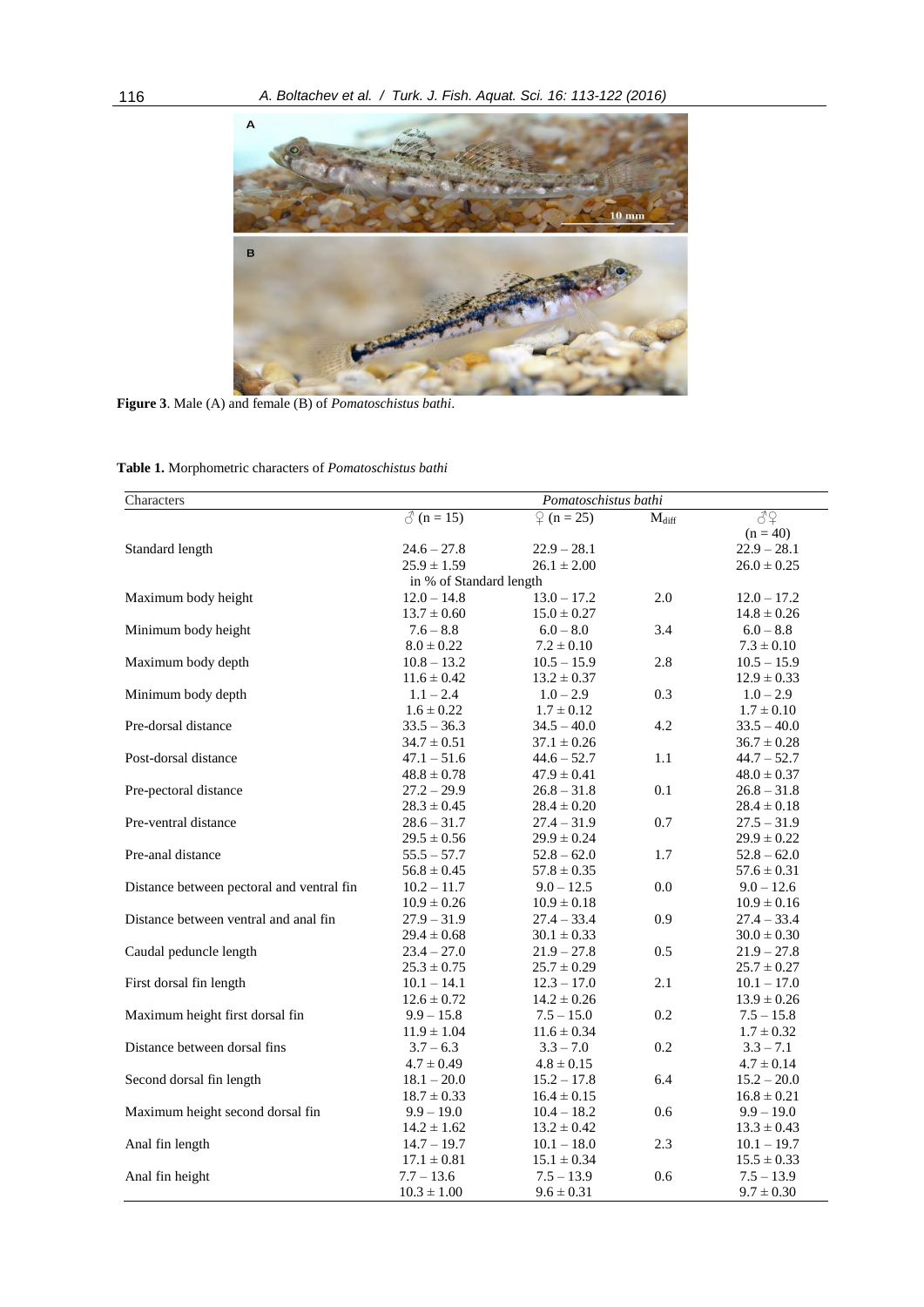#### **Table 1.** Contiuned

| Characters                                  | Pomatoschistus bathi |                         |                            |                 |  |  |  |  |
|---------------------------------------------|----------------------|-------------------------|----------------------------|-----------------|--|--|--|--|
|                                             | $\delta$ (n = 15)    | $\binom{6}{1}$ (n = 25) | $\mathbf{M}_{\text{diff}}$ | 39              |  |  |  |  |
|                                             |                      |                         |                            | $(n = 40)$      |  |  |  |  |
| Pectoral fin length                         | $20.9 - 24.6$        | $19.8 - 24.8$           | $0.8\,$                    | $19.8 - 24.8$   |  |  |  |  |
|                                             | $21.9 \pm 0.69$      | $22.5 \pm 0.24$         |                            | $22.4 \pm 0.23$ |  |  |  |  |
| Ventral fin length                          | $24.2 - 26.4$        | $22.9 - 29.9$           | 1.6                        | $23.0 - 30.0$   |  |  |  |  |
|                                             | $25.4 \pm 0.44$      | $26.3 \pm 0.36$         |                            | $26.2 \pm 0.32$ |  |  |  |  |
| Caudal fin length                           | $20.5 - 27.5$        | $16.5 - 23.9$           | 1.8                        | $16.5 - 27.5$   |  |  |  |  |
|                                             | $22.3 \pm 1.32$      | $19.8 \pm 0.30$         |                            | $20.2 \pm 0.36$ |  |  |  |  |
| Distance between ventral fin and anus       | $16.3 - 21.7$        | $14.7 - 24.3$           | 1.5                        | $14.7 - 24.4$   |  |  |  |  |
|                                             | $18.7 \pm 1.00$      | $20.3 \pm 0.41$         |                            | $20.1\pm0.39$   |  |  |  |  |
| Head length                                 | $24.7 - 27.5$        | $26.0 - 28.6$           | 1.5                        | $24.7 - 28.6$   |  |  |  |  |
|                                             | $26.2 \pm 0.46$      | $27.0 \pm 0.15$         |                            | $26.8\pm0.15$   |  |  |  |  |
|                                             | in % of head length  |                         |                            |                 |  |  |  |  |
| Height head                                 | $49.7 - 55.7$        | $45.7 - 59.0$           | 1.3                        | $45.7 - 59.0$   |  |  |  |  |
|                                             | $52.2 \pm 1.10$      | $50.6 \pm 0.65$         |                            | $50.8 \pm 0.58$ |  |  |  |  |
| Height head through the middle of the eye   | $30.9 - 43.2$        | $30.4 - 47.7$           | $1.1\,$                    | $30.4 - 47.7$   |  |  |  |  |
|                                             | $38.5 \pm 2.09$      | $35.9 \pm 0.88$         |                            | $36.4 \pm 0.82$ |  |  |  |  |
| Maximum head depth                          | $40.7 - 45.3$        | $35.2 - 43.8$           | 3.0                        | $35.2 - 45.4$   |  |  |  |  |
|                                             | $42.5 \pm 0.84$      | $39.5 \pm 0.50$         |                            | $40.0 \pm 0.48$ |  |  |  |  |
| Snout length                                | $18.0 - 26.0$        | $17.0 - 28.2$           | 0.1                        | $17.0 - 28.2$   |  |  |  |  |
|                                             | $21.3 \pm 1.60$      | $21.2 \pm 0.54$         |                            | $21.2 \pm 0.51$ |  |  |  |  |
| Upper jaw length                            | $22.0 - 32.7$        | $18.8 - 33.4$           | 0.9                        | $18.8 - 33.4$   |  |  |  |  |
|                                             | $29.8 \pm 2.05$      | $27.9 \pm 0.53$         |                            | $28.2 \pm 0.56$ |  |  |  |  |
| Lower jaw length                            | $24.0 - 38.5$        | $25.2 - 35.9$           | $0.2\,$                    | $24.0 - 38.5$   |  |  |  |  |
|                                             | $32.3 \pm 2.38$      | $31.9 \pm 0.55$         |                            | $31.9 \pm 0.58$ |  |  |  |  |
| Orbital diameter                            | $20.8 - 27.8$        | $23.1 - 29.4$           | 0.4                        | $20.8 - 29.4$   |  |  |  |  |
|                                             | $25.6 \pm 1.24$      | $26.1 \pm 0.31$         |                            | $26.0 \pm 0.32$ |  |  |  |  |
| Post-orbital distance                       | $48.7 - 78.0$        | $31.9 - 56.3$           | 1.3                        | $31.9 - 78.0$   |  |  |  |  |
|                                             | $58.9 \pm 5.03$      | $52.1 \pm 0.96$         |                            | $53.2 \pm 1.20$ |  |  |  |  |
| Distance between eye and mouth angle        | $10.5 - 16.7$        | $7.6 - 15.2$            | 1.1                        | $7.6 - 16.7$    |  |  |  |  |
|                                             | $12.6 \pm 1.11$      | $11.3 \pm 0.32$         |                            | $11.5 \pm 0.33$ |  |  |  |  |
| Distance between angles of mouth            | $27.4 - 31.8$        | $22.2 - 35.0$           | 1.9                        | $22.2 - 35.0$   |  |  |  |  |
|                                             | $30.0 \pm 0.79$      | $28.0 \pm 0.62$         |                            | $28.4 \pm 0.55$ |  |  |  |  |
| Interorbital distance                       | $3.8 - 6.0$          | $3.2 - 6.1$             | 1.1                        | $3.2 - 6.1$     |  |  |  |  |
|                                             | $4.7 \pm 0.40$       | $4.3 \pm 0.14$          |                            | $4.3 \pm 0.14$  |  |  |  |  |
| Cheek height                                | $26.4 - 31.6$        | $25.1 - 33.4$           | 0.6                        | $25.1 - 33.4$   |  |  |  |  |
|                                             | $29.4 \pm 1.09$      | $28.7 \pm 0.49$         |                            | $28.8 \pm 0.44$ |  |  |  |  |
| Width of the lip in the corner of the mouth | $2.7 - 5.3$          | $2.3 - 6.0$             | 0.1                        | $2.3 - 6.0$     |  |  |  |  |
|                                             | $4.2 \pm 0.44$       | $4.3 \pm 0.20$          |                            | $4.3 \pm 0.18$  |  |  |  |  |
| Istmus width                                | $10.5 - 14.7$        | $6.4 - 20.5$            | 1.8                        | $6.4 - 20.5$    |  |  |  |  |
|                                             | $12.8 \pm 0.72$      | $11.2 \pm 0.55$         |                            | $11.4 \pm 0.48$ |  |  |  |  |

\* Above the line is the variation range of a parameter and under the line is the mean value and its error.

present in the gonads of females.

Eggs of two sizes were observed in the female's gonads in the first half of May, indicating intermittent spawning. In females with *SL* 24.4 – 27.8 mm and *W*  $0.19 - 0.27$  g of IV maturity stage, the number of yolk oocytes varied from 430 to 680 pcs. (the average 494 pcs), while there was a low correlation between the body length and individual fecundity of a similar size individuals (Figure 4).

The life span of *Pomatoschistus bathi* slightly exceeds one year. In our samples (from June to mid-August), two age generations were observed, in which juveniles began to appear intensively while in the following months there were only  $0+$  (Figure 5).

In the *Pomatoschistus bathi* guts from the Karadag region, only representatives of Harpacticoida

group were found (Harpacticoida identifed by Dr. Kolesnikova E.A.). Food items with the length 0.6 and 0.7 mm have contributed 68% to the total number of consumed organisms (Figure 6).

Consumption of harpacticoids is a common feature for juveniles of coastal fish species. According to our data, the contribution of Harpacticoida the total number of consumed organisms in the guts of juvenile species of the families of Atherinidae and Mugilidae (in samples collected in Sevastopol Bay) has varied from 40 to 80%. In guts of two individuals food items were over digested so counting of these items was not possible, although numerous fragments of crustaceans were observed.

The species composition of the consumed organisms in the *P. bathi* guts from the Kazachya Bay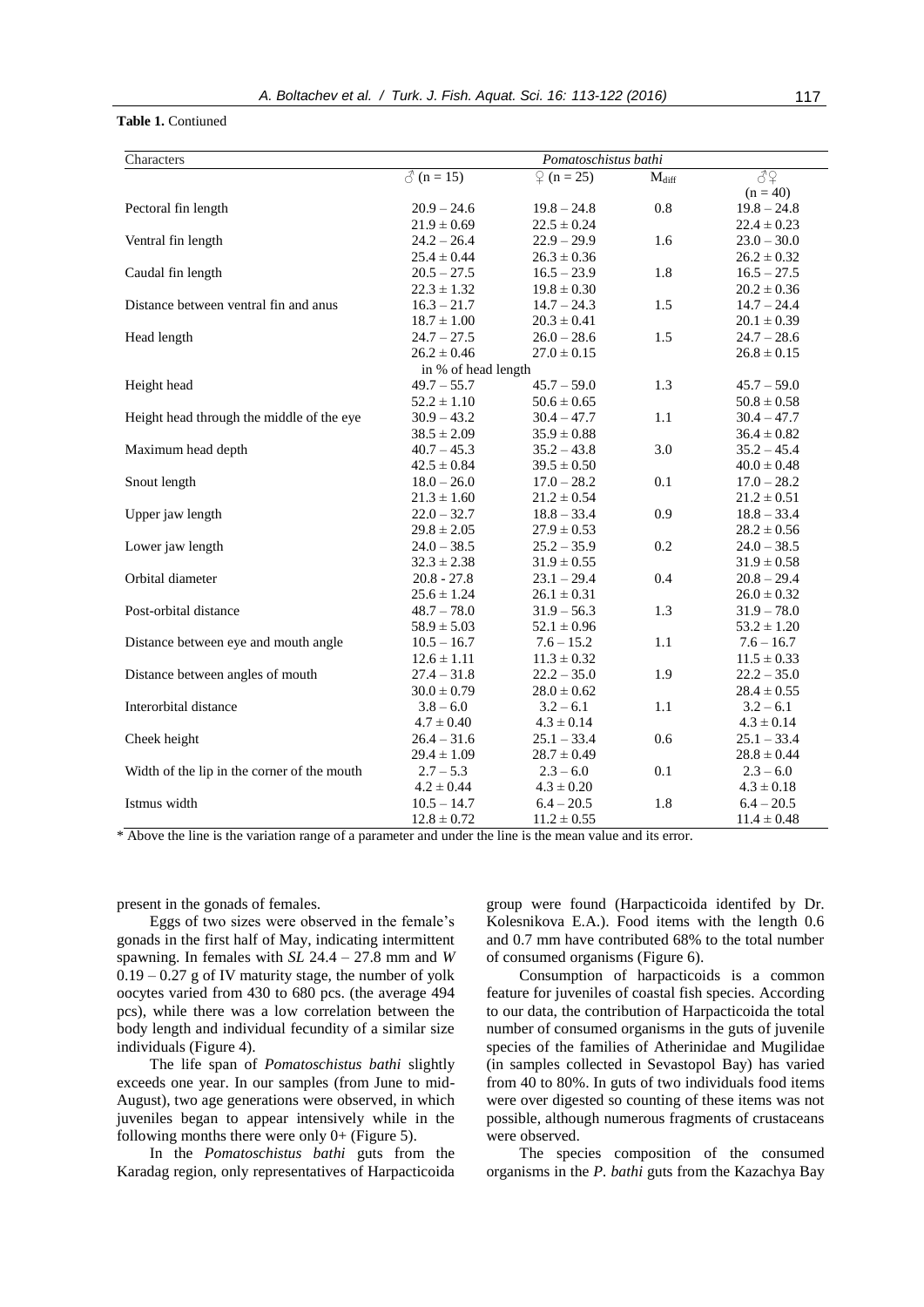(Sevastopol) was much wider and was contributed by six groups, namely: Harpacticoida, Calanoida, Cyclopoida, Cladocera, Cirripedia, and algae. Harpacticoids have dominated in the goby guts reaching 67% of the total number of the consumed organisms (Figure 7, 8). An average length of harpacticoids has varied from 0.3 to 1 mm. Food items with the length 0.4 and 0.6 mm were dominant.

The contribution of Cirripedia to the gut content was 8%, while Cladocera have contributed 2%. The role of eggs and algae was about 1%.

Determination of the species composition has allowed us to identify a specific feeding niche of goby. Four families namely: Thalestridae, Tisbidae, Ameiridae, and Harpacticidae have dominated the goby diet. Representatives of Tisbidae family inhabit algae (Vodyanitsky, 1969). The *Ameira parvula*  species can be found on algae, as well as sandy and muddy bottoms. Representatives of Thalestridae

N

family inhabit algae, shelly, sandy and muddy bottoms (Vodyanitsky, 1969). The most preferable food item in the diet of goby (with up to 50% of the consumed Harpacticoida) was *Harpacticus flexus.*  This cosmopolite species can be found mainly on algae (Vodyanitsky, 1969). Larvae of Cirripedia (whose contribution to the gut content was 8%), dominates during the first (free-swimming) life stage.

Individuals of Cyclopoida group (represented by the invader *Oithona davisae* and contributing 9% to the total number of the consumed organisms) should be noted as well. According to our observations, juveniles and larvae of coastal fishes actively consume this species. Studying of the vertical distribution of *Oithona davisae* in the open waters of the south-west of Crimea showed that the maximum concentration of copepods was observed in the layer 0 - 10 m, while the abundance was decreasing with the depth (Temnykh *et al.,* 2012).



**Figure 4.** Dependence of absolute fecundity N of *Pomatoschistus bathi* on standard length.



**Figure 5.** The standard lengths of *Pomatoschistus bathi* from March to October.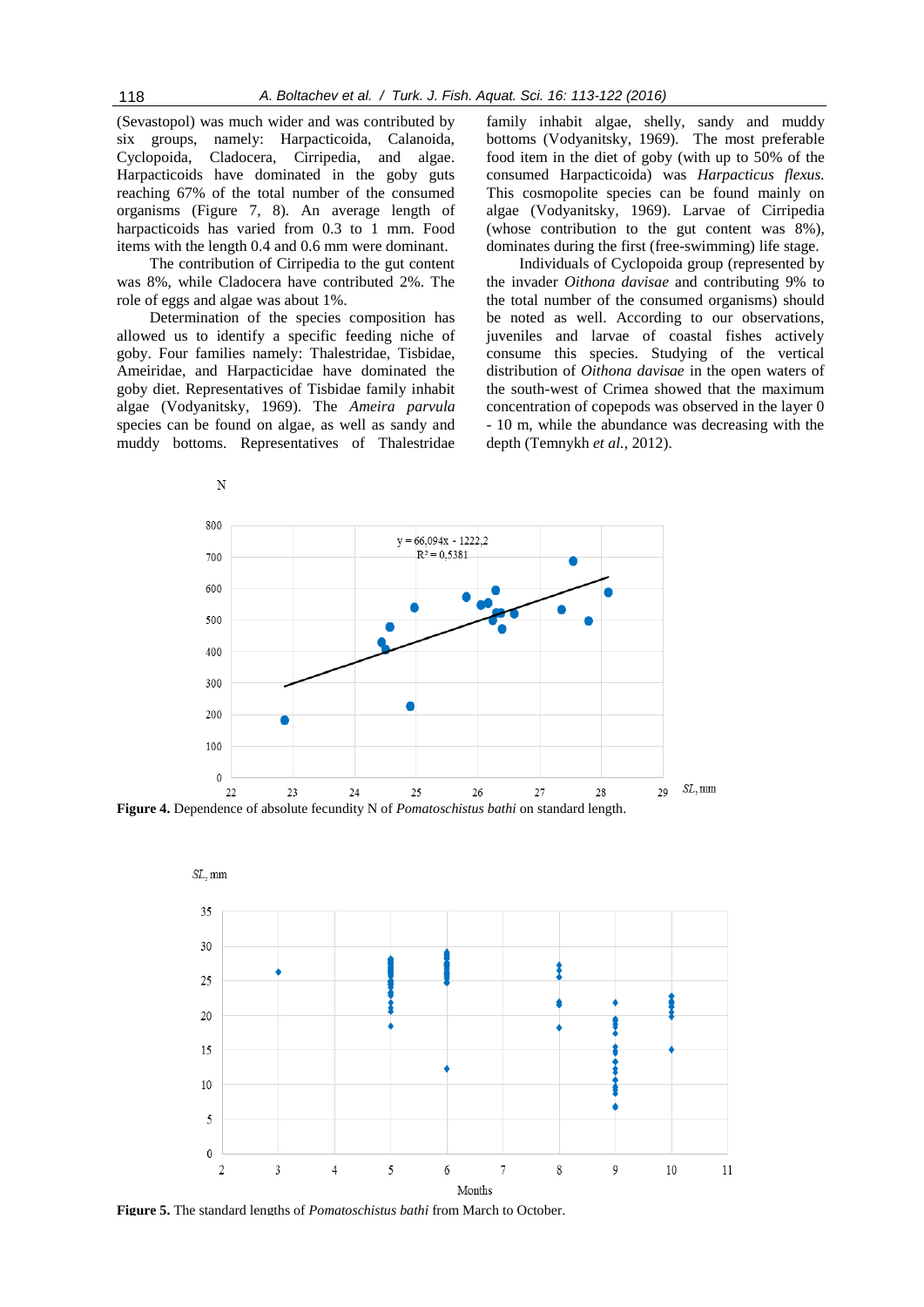

 $\Box 0.6$  $\blacksquare$ 0.7  $\square$ 0.28  $\square$ 0.32  $\blacksquare$ 0.42  $\blacksquare$ 0.45  $\blacksquare$ 0.51  $\square$ 0.65  $\blacksquare$ 1.03 **Figure 6.** The percentage of food items (by the criterion of length) in the guts of *Pomatoschistus bathi* (% of total), in the area of Karadag biological station, June 2013.



**Figure 7.** Food items (Calanoida, Harpacticoidа and Cirripedia) from gut of *Pomatoschistus bathi* (scale bar 0.5 mm).

According to the unpublished data (Gubanova *et al.,* 2013), *Oithona davisae* also inhabits the surface layer of coastal waters near Sevastopol.

Thus, the main food of *P. bathi* are representatives of Harpacticoida group, followed by Calanoida, Cyclopoida, Cladocera and Cirripedia. Taking into account that consumed preys inhabit different biotopes (such as coarse-grained soils, algae, and the surface layers), it can be concluded that *P. bathi* has a wide food niche favoring an intensive population growth in a coastal fish community.

For the first time karyotype of this species having  $2n = 44$  chromosomes with the number of chromosome shoulders  $NF = 50$  (6 sm, 38 sta) has been identified (Figure 9).

Genus of *Pomatoschistus* has not been studied in details karyologically, but these species whose karyotype has been studied, were characterized by 46 (*P. pictus, P. minutus, P. microps*), 32 (*P. norvegicus*), and 37 chromosomes (*P. lozanoi*) (Vasil'ev and Grigoryan, 1993; Klinkhardt, 1992).

A characteristic feature of the karyotype of *P. bathi* is the presence of a pair of very large acrocentric chromosomes. This may be due to Robertsonian translocation of two small acrocentric chromosomes of ancestral karyotype and a corresponding decrease of the number of chromosome shoulders from 52 to 50.

## **Discussion**

The areal of this species include the Mediterranean, Aegean and Marmara Sea. Individuals have been found near the coast of south-western France, Turkey, and the Aegean Sea (Miller, 1986), in the Gulf of Trieste (Orlando-Bonaca and Lipej, 2005), the Ligurian Sea (Tunesi *et al*. 2005), the islands of Lavezzi (Dufour *et al*. 2007), in the eastern Adriatic (Orlando-Bonaca and Lipej, 2005) and the Sea of Marmara (Kovačić *et al*. 2012). In the Black Sea, first official registration of *P. bathi* was dated back to 2003. They come from Abkhazia (Gagra and Pitsunda regions) and from the Cape Utrish, which is the Krasnodar region (Vasilyeva and Bogorodsky, 2004). Our long-term underwater observations have shown: 1) the absence of this species in the Crimea earlier, 2)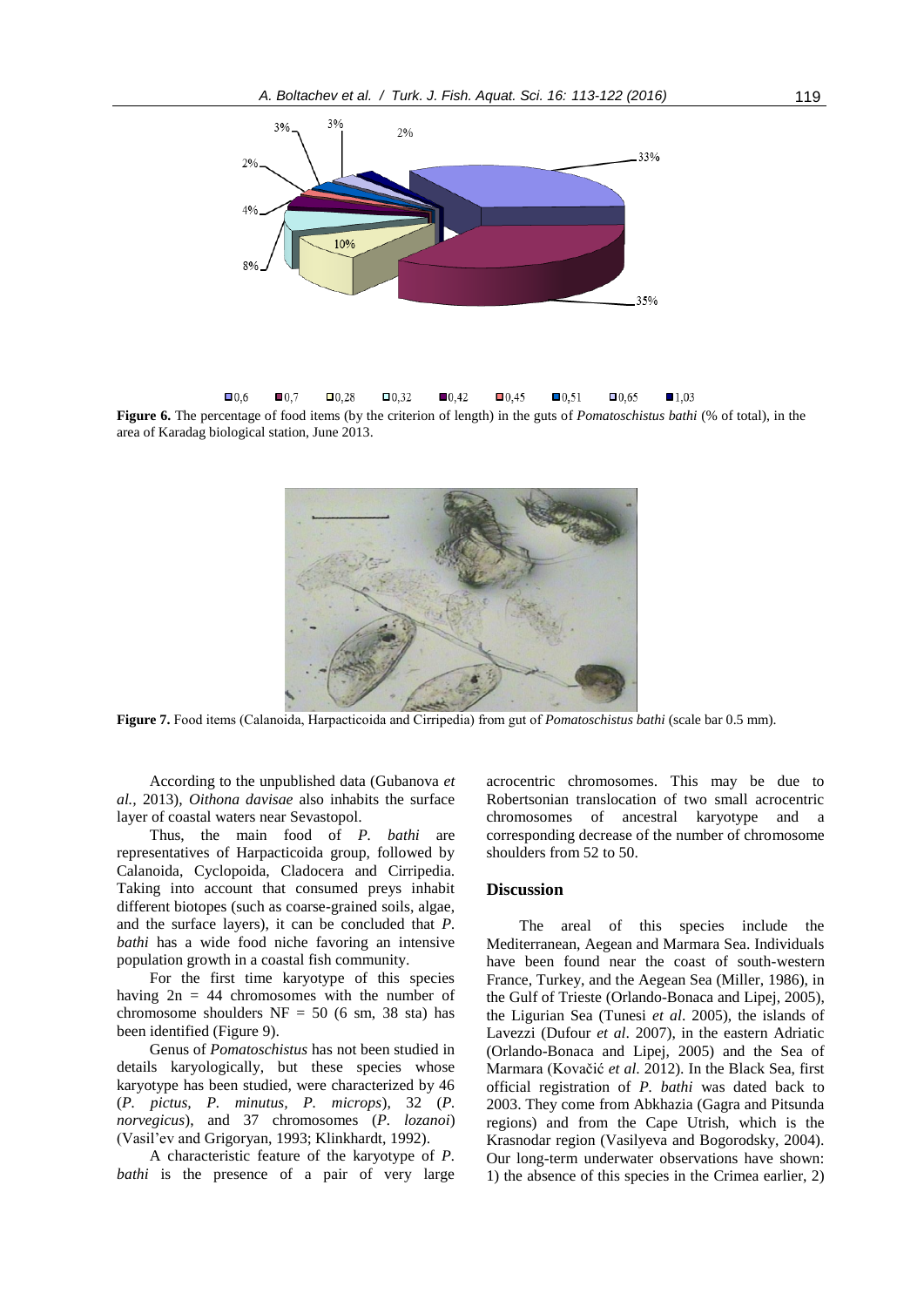

**Figure 8.** The species composition of the consumed food items in the guts of *Pomatoschistus bathi* in Kazachya bay, June 2014 (% of the total consumed organisms).



**Figure 9.** The metaphase plate (A) and karyotype (B) of *Pomatoschistus bathi*.

it's gradual, but rapid spread along the coast of the peninsula, 3) gradual increase of its abundance, which is often observed during the colonization of new habitat by alien species. It is unlikely that this is the sharp increase abundance of native species due to changes in environmental conditions, because other species of sand gobies with similar ecology do not show such tendencies. Therefore, in our opinion, *P. bathi* is a new and alien species for the Black Sea and it is a typical example of mediterraneanization of the Black Sea that is a gradual expansion of areal of this Mediterranean immigrant into the Black Sea, followed by a full and successful naturalization. Attributing *P. bathi* to the native species of this region (Herler *et al*., 2014) is not correct.

In the Black Sea, *P. bathi* is distributed along the coast of the Caucasus, Crimea, Bulgaria (Vassilev *et al*., 2012), but it has not been found near Turkey which is most likely to be due to the fact that catching this small species with traditional devices is low effective.

The biology and ecology of *P. bathi* is not well studied, despite the fact that in some areas in the Mediterranean this species is quite common (Patzner, 2005).

The main habitats of goby are sandy or pebble

biotopes (Miller, 1986), including macrophytes in some cases (Orlando-Bonaca *et al*., 2008). However, according to our observations, behavior of goby is quite specific; the fish inhabits sandy areas (less shelly areas) and algae or rocks covered with macrophytes (mainly Cystoseira).

It should be noted that recently, in regions near Sevastopol and Sinop (Turkey), larvae of goby was referred to morphologically close species - *P. pictus* (Boltachev and Matishov, 2010), though adult individuals have never been observed in these waters. It can be assumed that these species belong to *P. bathi*, while *P. pictus* has not been found in the Black Sea. We found only one paper, which describes the food spectrum of *Pomatoschistus bathi* from the Mediterranean based data from 1984 (Zander and Hagemann, 1989). According to this paper, food spectrum of *P. bathi* with the length more than 30 mm was contributed by Harpacticoidae, Gammaridae, Mysidae, Fish, Ostracoidea. The diet of *P. bathi* with the length from 15 to 30 mm was contributed by Harpacticoidae, Gammaridae, Mysidae, Fish, Ostracoidea.

Observations of Zander and Hagemann (1989) only partially match our observations, because we have not found Gammaridae, Mysidae and fish in the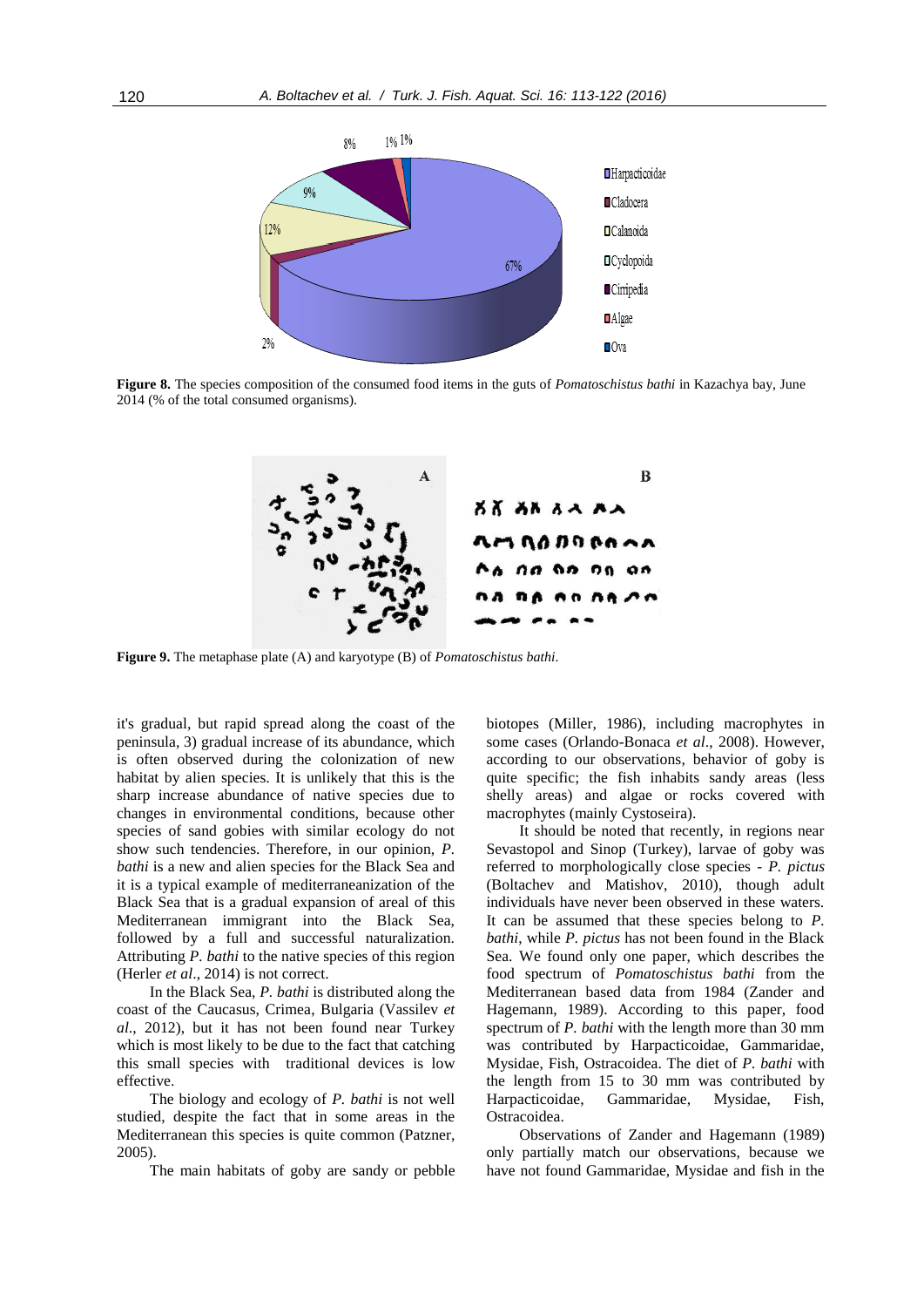guts of goby. There are indirect indications of the predation coming from the analysis of goby guts caught in the Kazachya Bay and near Karadag. We found scales of fish there, but the question is, how did they get into goby guts remain unclear. We did not find other reports indicating that goby can feed on juvenile fish.

Overall, our data imply full naturalization of *P. bathi* in the Black Sea. This process can play a dual role in the functioning of the coastal communities. On one hand, food spectrum of *P. bathi* and juveniles of other coastal fish species are very similar, so a rapid growth of the abundance can affect negatively the competition for food. On the other hand, high abundance of *P. bathi* can provide food for many valuable predatory fish species.

### **Acknowledgements**

We would like to thank Dr. Kolesnikova E.A. for her help in identifying of Harpacticoida, we also like to thank Dr. Drapun I. Eu. for her help in identifying of Cirripedia larvae and especially thank Trenkenshu T.A. for help on English editing.

This work was supported by the Russian Foundation for Basic Research (RFBR Grants № 14- 45-01581).

#### **References**

- Boltachev, A.R., Karpova, E.P. 2014. Faunistic revision of alien fish species in the Black Sea. [Russian](http://link.springer.com/journal/13168) Journal of [Biological](http://link.springer.com/journal/13168) Invasions, 5 (4): 225-241. doi: 10.1134/S2075111714040018
- Boltachev, A.R. and Matishov, G.G. (Eds.) 2010. Invasive species in the biodiversity and productivity of the Azov and Black Seas. SSC RAS Publisher, Rostov on Don, 114 pp. (in Russian)
- Dufour, F., Guidetti, P. and Francour, P. 2007. Comparison of fish inventory in Mediterranean marine protected areas: Influence of surface area and age. Cybium, 31(1): 19-31.
- Duka, L.A. and Sinukova, V.I. 1976. Technique of study of feeding fish larvae in natural and experimental conditions. Naukova dumka, Kiev, 134 pp. (in Russian).
- Engin, S., Turan, D. and Kovačić, M. 2007. First record of the red-mouthed goby, *Gobius cruentatus* (Gobiidae), in the Black Sea. Cybium, 31: 87-88.
- Gubanova, A., Altukhov, D., Popova, E., Vododvich, I. and Klimova, T. 2013. Trends and changes in mesozooplankton of the Black Sea coastal area as the food source of fish larvae. Thesis Varna: Helix Press Ltd.
- Herler, J., Williams, J.T. and Kovacic, M. 2014. *Pomatoschistus bathi*. The IUCN Red List of Threatened Species 2014: e.T194882A49082738. http://dx.doi.org/10.2305/IUCN.UK.2014- 3.RLTS.T194882A49082738.en. (accessed November 06, 2015).
- Klinkhardt, M.B. 1992. Chromosome structures of four Norwegian gobies (Gobiidae, Teleostei) and a hypothetical model of their karyo-evolution.

Chromatin, 3(1):169-183.

- Kovačić, M. and Engin, S. 2009. First record of the zebra goby, *Zebrus zebrus* (Gobiidae), in the Black Sea. Cybium, 33: 83-84.
- Kovačić, M., Patzner, R.A. and Schliewen, U. 2012. A first quantitative assessment of the ecology of cryptobenthic fishes in the Mediterranean Sea. Marine Biology, 159(12): 2731-2742. doi: 10.1007/s00227- 012-2030-6
- Kovtun, O.A. and Manilo, L.G. 2013. Mediterranean fish— *Gammogobius steinitzi* Bath, 1971 (Actinopterygii: Perciformes: Gobiidae) - a new representative of the Black Sea ichthyofauna. Acta Ichthyologica et Piscatoria, 43 (4): 307–314. doi: 10.3750/AIP2013.43.4.08
- Kovtun, O.A. and Karpova, E.P. 2014. *Chromogobius zebratus* (Kolombatovic, 1891) (Actinopterygii, Perciformes, Gobiidae) from marine underwater cave of Tarhankut peninsula (western Crimea), a species new for the Black Sea. Marine Ecological Journal, 13 (1): 72. (In Russian).
- Miller P.J. 1986. Gobiidae. In: Whitehead, P.J.P., Bauchot, M.-L., Hureau, J.-C., Nielsen, J. and Tortonese, E. (Eds), Fishes of the North-eastern Atlantic and the Mediterranean, Vol. III, UNESCO, Paris: 1019-1085
- Miller, P. J. (Ed.) 2004. The freshwater fishes of Europe. Vol. 8 (2). Gobiidae. AULA-Verlag, Wiebelsheim, 477 pp.
- Orlando-Bonaca, M. and Lipej, L. 2005. Factors affecting habitat occupancy of fish assemblage in the Gulf of Trieste (Northern Adriatic Sea). Marine Ecology, 26: 42-53. doi: 10.1111/j.1439-0485.2005.00037.x
- Orlando-Bonaca, M., Lipej, L. and Orfanidis, S. 2008. Benthic macrophytes as a tool for delineating, monitoring and assessing ecological status: the case of Slovenian coastal waters. Marine Pollution Bulletin, 56(4): 666-676. doi:10.1016/j.marpolbul.2007.12.018
- Patzner, R. 2005. Mediterranean gobies. http:// http://www.patzner.sbg.ac.at/Gobiidae.htm (accessed November 06, 2015)
- Pravdin I.F. 1966. Workbook of Ichthyological Research. Pishchevaya Promyshlennost, Moscow, 376 pp. (In Russian)
- Temnykh, A.V., Tokarev, Y. N., Melnikov, V. V. and Zagorodnyaya Y. A. 2012. Daily dynamics and vertical distribution of pelagic Copepoda in offshore waters in front of the south-western Crimea (the Black Sea) in autumn 2010. Marine Ecological Journal, 11 (2): 75-84.
- Vasil'ev, V.P. and Grigoryan, K.A. 1993. Karyology of the Gobiidae. Journal of Ichthyology, 33: 1-16.
- Vasil'eva, E.D., 2007. Fishes of the Black Sea. Determinant of marine, brakish-water, eurihaline and anadromous species with color illustrations collected by Bogorodsky S.V. VNIRO Publishers, Moscow, 238 pp. (In Russian).
- Vasil'ev, V.P. 1978. Chromosome polymorphism in *Spicara smaris* (Pisces, Centracanthidae). Zoological Journal, 57(8): 1276-1279. (In Russian).
- Vasil'eva, E.D. and Bogorodsky, S.V. 2004. Two new species of gobies (Gobiidae) in the ichthyofauna of the Black Sea. Journal of Ichthyology, 44: 599-606.
- Vassilev M., A. Apostolou, B. Velkov, D. Dobrev and V. Zarev 2012. Atlas of the gobies (Gobiidae) in Bulgaria. Institute of Biodiversity and Ecosystem Research, Bulgarian Academy of Sciences, 112 p.